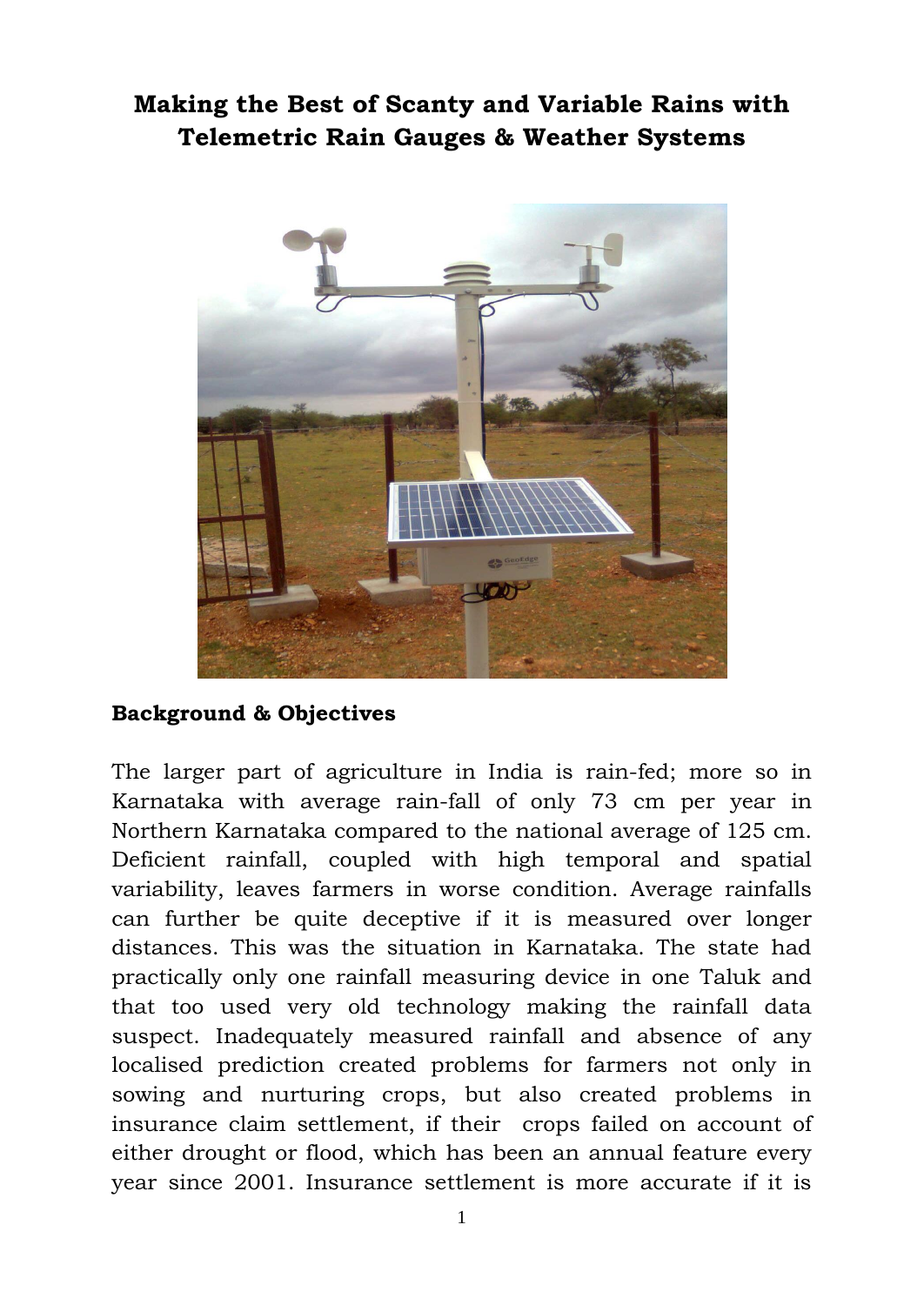based on rainfall data of small geographical units, but can be quite disastrous if averaged out for very large geographical units like a Taluka. In this scenario, it is imperative to have an effective and accurate rainfall monitoring system.

The genesis of this project started in 2001. A study of the performance of rain-gauges, installed by irrigation department at the field level, revealed several practical problems. These included quick dust accumulation, weed growth, blockage, complete lack of maintenance, misuse of the instrument, non transmittance of data due to frequent power cuts in the rural areas and poor connectivity in remote areas. These problems were diligently and systematically addressed which led to evolution of a sturdy, solar dependent, weight based rather than volume based instrument needing minimal maintenance and care. This gave birth to the present day TRGs, which have proved their sturdiness and efficiency in the fields.

Karnataka recognised the need for installing Telemetric Rain Gauges (TRGs) and initiated a pilot study in the year 2005 by installing TRGs at 27 district headquarters. This project was initiated through the funds available in the erstwhile Drought Monitoring Cell which was strengthened and renamed as Karnataka State Natural Disasters Monitoring Centre (KSNDMC), a Registered Society and an autonomous body affiliated to Dept of Science and Technology.

TRGs are indigenously developed instruments and offer low cost and customised telemetric data transfer solutions. TRGs are GPRS enabled, solar powered, tipping bucket telemetric rain gauges. TRGs measures near real time received rainfall data at 15 minutes interval and record the same in digital format. TRGs can store 6 months rainfall data measured and have provision for onsite retrieval. They transmit data at an interval of 15 minutes through GPRS facility to a central server leading to rainfall data availability on hourly/sub-hourly basis. It was, therefore, decided to install TRGs in all the 747 Hoblis (Hobli is mid way between Tehsil and village Panchayat).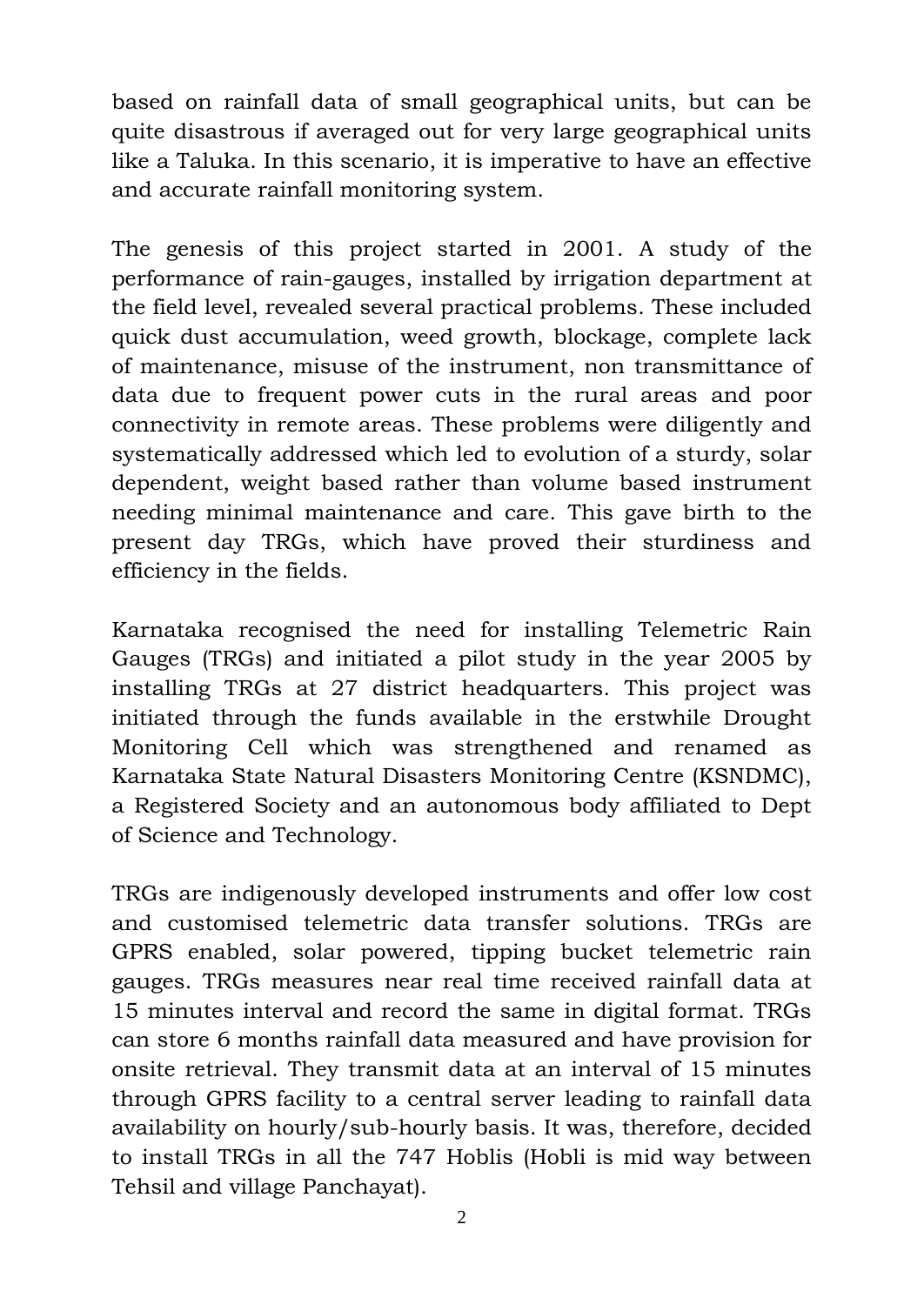Bringing about a paradigm shift in agriculture and other related sectors from development to management requires not only accurate, reliable and timely rainfall data but also information on other weather parameters like temperature, moisture, wind velocity etc. The state, therefore, decided to move forward and install Telemetric Weather Stations (TWS), to begin with, at Taluka level.

Collection of data was through TRGs/TWSs was planned to be complemented with thorough analysis and dissemination thereof. The State level monitoring station developed the capacity to analyse data on near real time basis and generate alert recognition also on near real time on high intensity rain, heavy rainfall, very heavy rainfall etc. Report was also generated and disseminated on near real time basis to the Agriculture, Horticulture, Revenue, Water Resources Departments and Police officers functioning at State/District/Taluk/Hobli level. A help desk was set up to provide information to the farming community. Further, a Meso-scale (areas ranging from 2 – 2000 km) rainfall forecast model was developed for providing information twice a day for supporting the decision support system.

This project has sought to transform the way meteorology could be incorporated into agriculture management systems. TRGs/TWSs and the entire weather management system developed in the state allows web enabled data base management to process the data on near real time, alert recognition and dissemination of early warning on high intensity rain, high rain and very heavy rain on auto mode.

## **Intervention**

Actual project was initiated four years ago with the state government taking up installation of TRGs in about 600 Hobli headquarters in 2008-09 with funding support of Rs. 2.61 crores from the Department of Revenue, Government of Karnataka. RKVY funding was introduced in the programme in the later part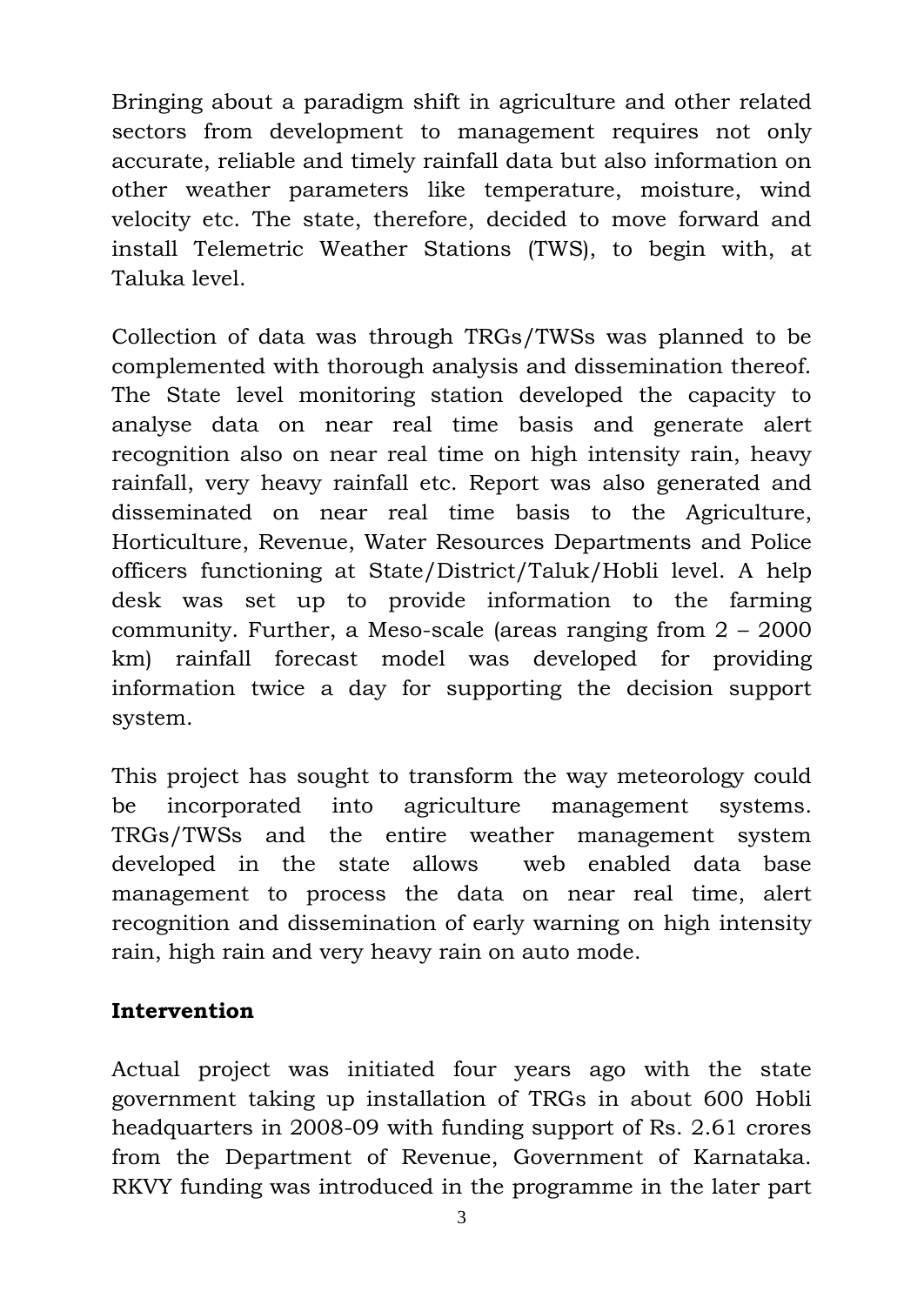of 2008-09 with infusion of funds to the tune of Rs. 50 lakh initially. RKVY support was further enhanced to Rs. 4 crores in 2009-10 to expand the scope of the project to install TRGs in all the 747 Hoblis located in 30 districts of Karnataka and also to take these to Gram Panchayats with 100 gram Panchayats being taken up in the first page. The State then expanded their vision to take TRGs to all the 4688 Gram Panchayats and install TWSs in all the 137 Talukas, with further support of Rs. 2.93 crores from RKVY in 2010-11.

TRGs have actually been installed by last quarter of December 2011 in all 747 Hoblis and also in 770 Panchayats at a total investment exceeding Rs. 6.90 crores. In addition, installation of 137 TWS has been completed at Taluk level with sensor calibration & commissioning being under progress at the cost of Rs. 97.6 lakhs.

Collaborating with the Department of Revenue at the Gram Panchayat level, the RKVY funded KSNDMC has evolved a 3 level maintenance protocol for ensuring efficient working of the installed Rain gauges at the field level. This includes co-opting a local caretaker, an employee of Department of Revenue or Agriculture, with additional incentive to take care of the day-today maintenance, mandatory monthly monitoring visits to a minimum of 10% of the installation sites by the KSNDMC officers and Annual Maintenance Kits containing specific syringes, brushes, cleaning cloth, and even a bottle of water for the caretaker. Orientation programs at the Taluk level and television programs have created a huge awareness among the farmers and have ensured their participation in this project.

KSNDMC is now generating Hobli level and also Panchayat level rainfall data and providing the same to farmers, state governments and insurance companies. Many a times, it is quite telling to see difference in Gram Panchayat rainfall data as averaged by a Taluk level rain-gauge and the one based on Panchayat level TRGs.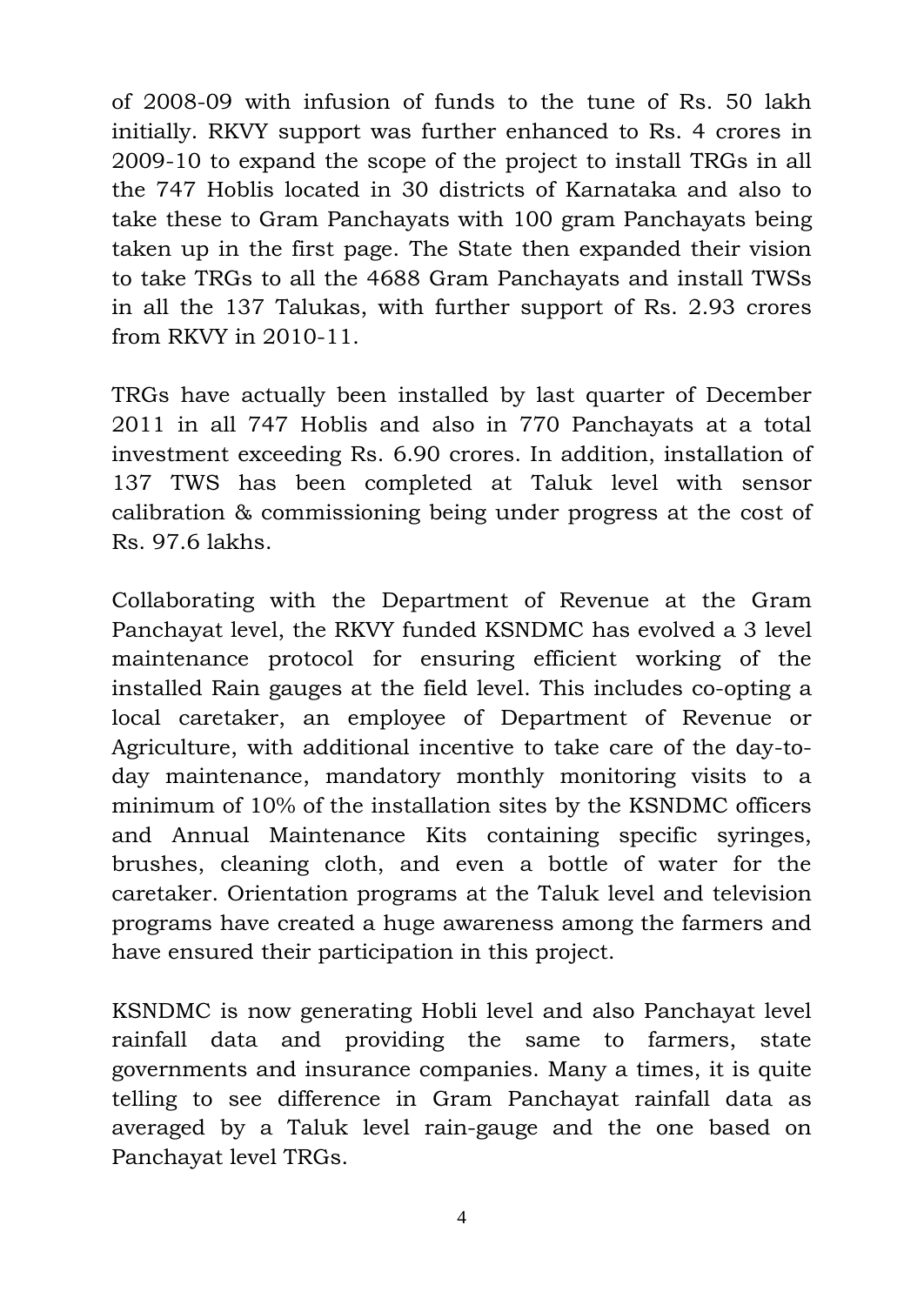

## **Outcome**

The project has brought under its umbrella all farmer communities located in 747 Hoblis located in 30 districts of Karnataka. The benefits that have accrued from the project include:

- Near real time received rainfall data;
- Significant reduction in time gap between data generation and information generation;
- Rainfall data on hourly/sub hourly basis;
- Alerts on high intensity/heavy/very heavy rainfall events;
- Accurate and reliable data in building up trust under weather based crop insurance program;
- Data dissemination in weather forecast model;
- Rainfall forecast and advisories at Hobli level;
- Speedy dynamic and informed decisions taken at the State Level Weather Watch Committee, State Level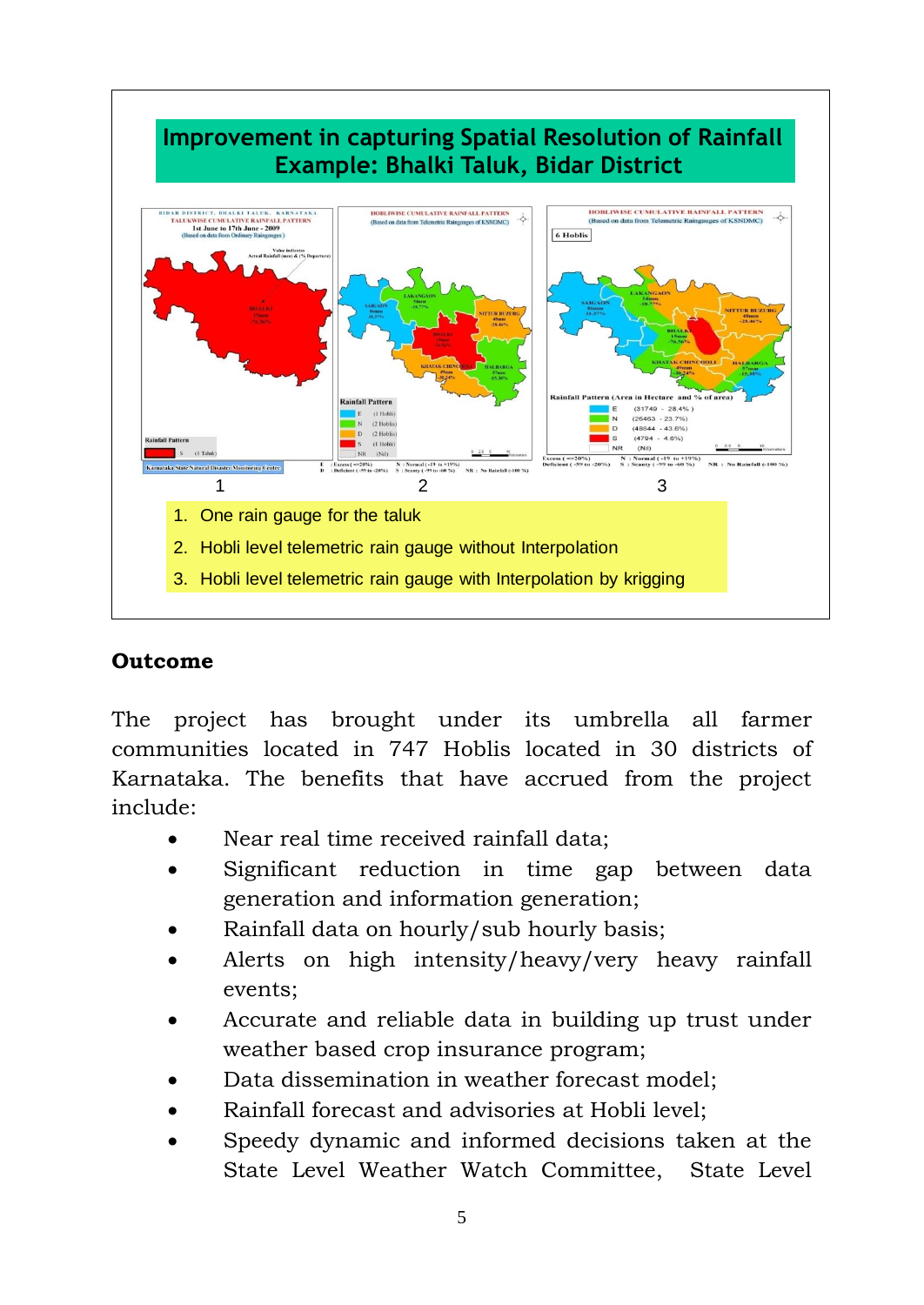Coordination Committee on Crop Insurance and Executive Committee/General Body of KSNDMC.

The project focuses on providing advisories (warnings about bad weather conditions) to farmers and inputs to the Weather Based Crop Insurance program in Karnataka. The monitoring system dovetailed with meso scale (areas ranging from 2 – 2000 acres) rainfall forecasting system on pilot basis provides valuable advisories to the farming community. These mid course corrections aid adoption of better agriculture practices are leading to significant financial savings and returns. The financial gain for the farmer can be assessed as an aggregate of the following three factors:

- Improving the efficacy of the operations and enhancing productivity by advancing or postponing critical field level operations;
- Minimizing wastage of valuable seeds, labour, and time due to informed choices about the time and acreage of sowing, based on impending rainfall data; and
- Securing the produce against rain damage by hastening harvesting operations.

While precise quantification of the benefit is difficult to assess in a project such as this, implied quantification reveals benefit accruals exceeding a 10 fold improvement. The advisories to farmers in crop management and farming activity have far reaching benefits which are difficult to be analysed comprehensively. The alerts provided in case of heavy rains especially in the flood prone areas have helped in taking timely precautionary measures in mitigating the impact of heavy rains/floods.

The help desk at the KSNDMC centre receives an average of about 450 farmers' calls from all over the state requesting forecasts, advisories and operational suggestions.

6